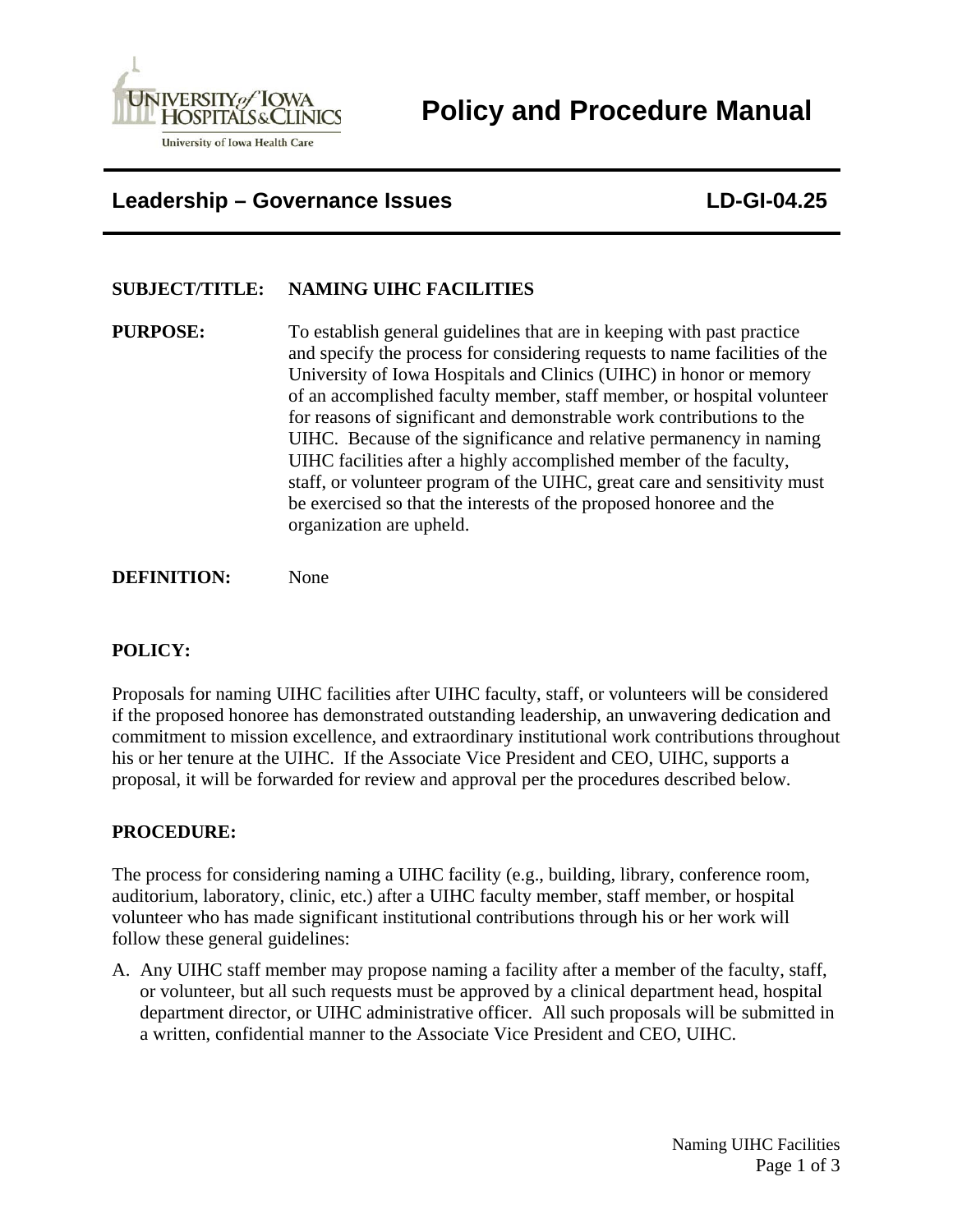- B. The proposal will delineate the name, credentials, role(s), accomplishments, years of service, and other supporting information concerning the proposed honoree. Qualifying honorees may include UIHC faculty members, UIHC staff members, or UIHC volunteers. Also, under special circumstances, individuals of the larger university community who have demonstrated a significant positive impact on the UIHC may be considered as well.
- C. The reason/rational for the appropriateness of recognizing the proposed honoree through a UIHC facility naming opportunity will be clarified.
- D. The identity of the proposed facility naming opportunity (e.g., building, library, conference room, auditorium, laboratory, clinic, etc) will be specified.
- E. All materials and associated activities will be handled in a confidential, respectful, and timely fashion so that prudent and thorough administrative review can occur.
- F. In the event that a monetary gift has the potential to accompany a UIHC facility naming proposal, the applicable gift naming guidelines of the University of Iowa and the University of Iowa Foundation will be followed.
- G. If the Associate Vice President and CEO, UIHC, supports the proposal it will be forwarded to the Vice President for Medical Affairs (VPMA); and if the VPMA concurs:
	- 1. Proposals for the naming of programs (e.g., centers, institutes, laboratories, major program units), major facility units (e.g., buildings, wings of buildings, or designated areas on the UIHC campus), and significant facilities (e.g., auditoriums, terraces, collections of books/artwork) will be forwarded to the University's Joint Development Committee for review and recommendation to the President of the University of Iowa.

 Note: In the case of the naming of major facility units, the President will forward the proposed name to the Campus Planning Committee for review of the name selection, including whether the proposed name will cause confusion and whether the name is consistent with the facility's function. Subsequent to the review of that committee, the President will forward the proposed major facility unit name to the Board of Regents, State of Iowa, for approval.

 2. Proposals for the naming of minor facility units (e.g., classrooms, faculty offices, selfenclosed laboratories, small conference rooms, study carrels) will be forwarded to the Executive Vice President and Provost and to the Senior Vice President for Finance and Operations and Treasurer for their review and approval.

In general, historical practice suggests that honorees are recognized for exceptional leadership while serving in a prominent role (e.g., division head, department chief, funded chair, director, or dean) spanning many years, and/or outstanding/groundbreaking academic contributions to patient care, teaching, and/or research (e.g., founder, creator, inventor, innovator, pioneer, advisor) also extending over many years. Similarly, an additional important criterion for